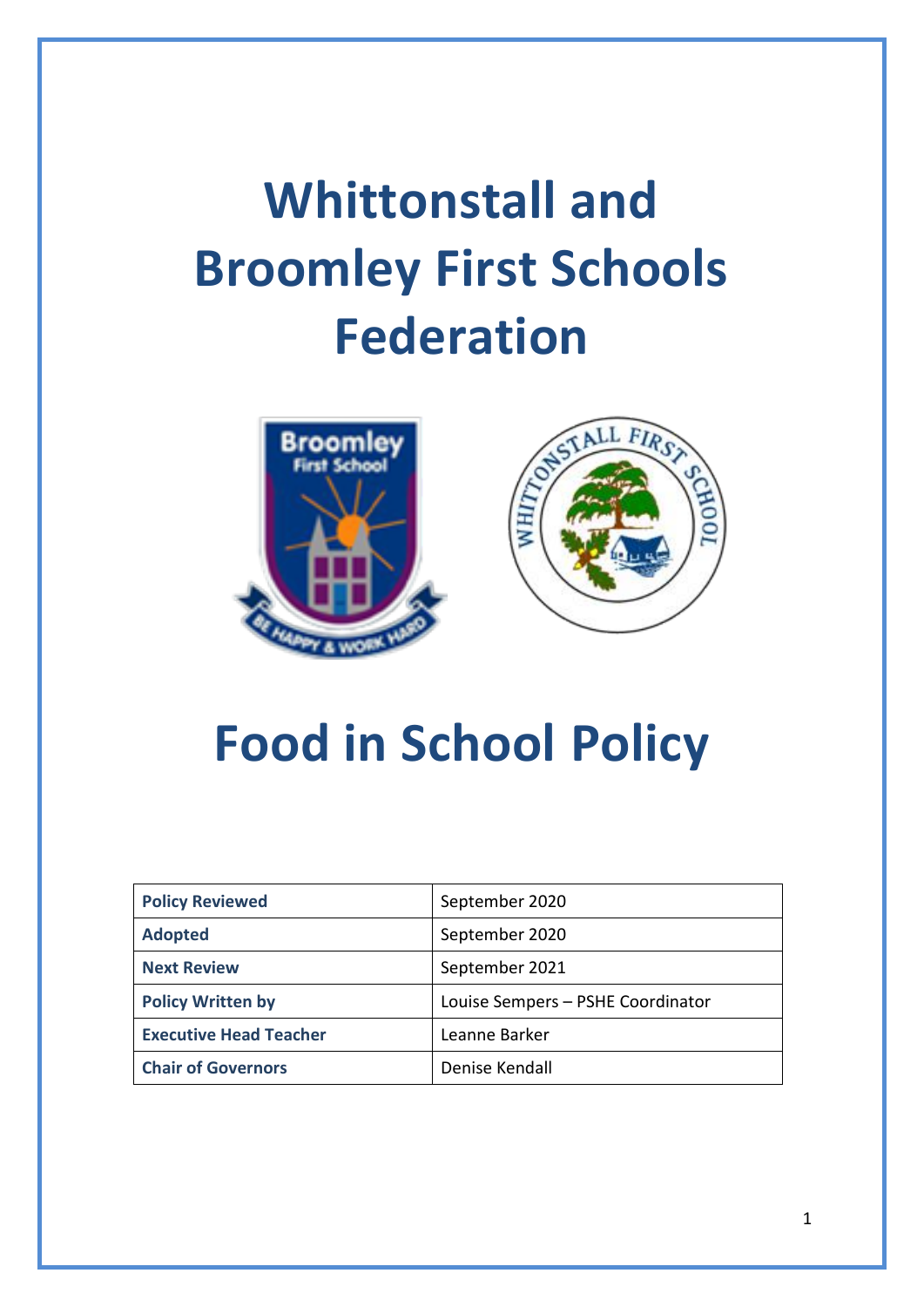# **Whole School Food Policy**

At Whittonstal and Broomley First School we recognise the important part a healthy diet plays for a child's wellbeing and their ability to learn effectively and achieve. We believe that the schools, in partnership with parents and carers, can make a major contribution to improving children and young people's health by increasing their knowledge and understanding of food and helping them to make healthy food choices.

#### **Aims and Objectives**

- To ensure that we are giving consistent messages about food and health
- To give our pupils the information they need to make healthy choices
- To promote health awareness
- To contribute to the healthy physical development of all members of our school community
- To Increase knowledge and awareness of a healthy diet through workshops and our PSHE and Science curriculum.

#### **Settings for food policy**

(We do not use vending machines in our school. Currently we do not run a tuck shop but if we decide to do so in the future, the food policy will be applied to all items sold.)

#### **Snack**

In our EYFS and KS 1 classes all children receive a morning snack of fresh fruit. In the EYFS children are able to access morning snack throughout the morning and KS1 during morning break time. All children are given responsibility for passing the fruit to others and for helping to clear away. We take part in the Government initiative to provide all infants with free fruit and vegetables during the day.

#### **School lunches and packed lunches**

In both school are lunches are made on site by our catering managers Mr Brennan and Mrs Robinson This includes a daily salad bar and fruit bowl, providing the children with a range of fresh fruit and vegetables. Both schools provide a vegetarian and non- vegetarian option, both of which pay regard to nutritional balance and healthy options. The dining area has a calm and positive atmosphere where children socialise and enjoy the dining experience. Staff monitor food choices and encourage pupils to try new foods. The school currently achieves a 90% plus uptake plus the uptake of UFSM program.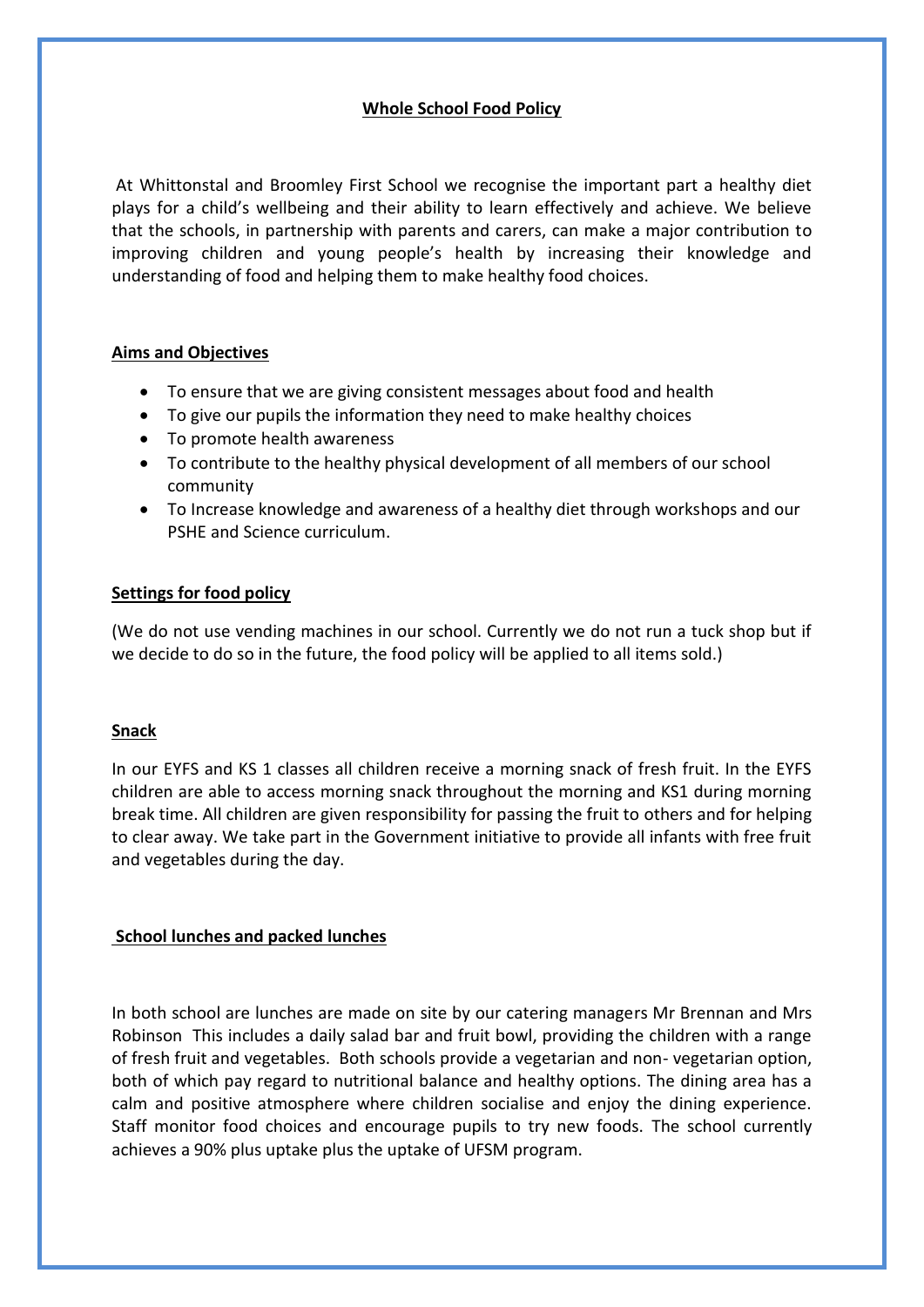Some children bring packed lunch to school. We regularly include newsletter items about the contents of these and we do not allow sweets, chocolate bars or fizzy drinks.

#### **Water for all**

Water is freely available throughout the school day to all members of the school community. Each class room has plastic beakers for the children to fill with fresh water throughout the day. Children may drink their water at any time during the school day. Children in our EYFS classes are also reminded to drink water at their snack time, which is provided in plastic beakers.

#### **Food across the Curriculum**

In EYFS, KS 1 and KS 2, opportunities are created for pupils to develop knowledge and understanding of health, including healthy-eating patterns and practical skills that are needed to understand where food comes from such as shopping, preparing and cooking food. Food, its production and preparation is an important part of the curriculum for all pupils and is taught across the curriculum through science, PSHE and PE. We ensure that pupils are taught cooking from Nursery to Year 4, in line with the new national curriculum.

There are opportunities to explore issues around food in many subject areas. We undertake to capitalise on these opportunities in order to:

- Develop an understanding of the role food plays in cultural diversity and knowledge of food in other cultures.
- Help to promote and raise awareness of environmentally sustainable food production methods and socially responsible food marketing practices.

Both curricular and extracurricular activities will help pupils develop an understanding of food issues, including: growing; hygiene and safety; preparation; nutrition; healthy lifestyles; and the food industries.

Assessing, recording and reporting pupil progress Pupils' knowledge, skills and attitudes to food are assessed within PSHE and science and Food Technology in line with the whole school assessment policy

#### **Partnership with parents and carers**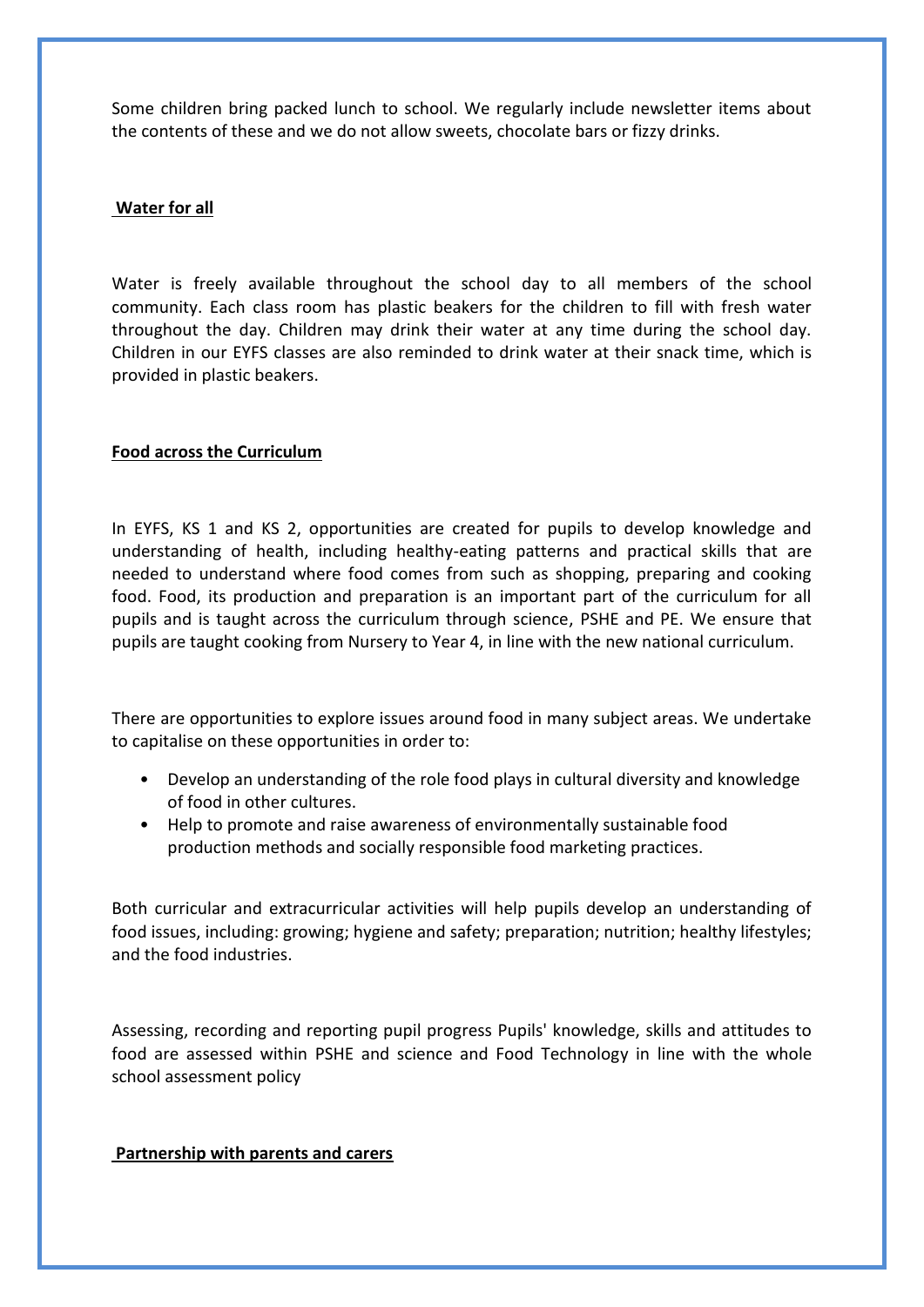The partnership of home and school is critical in shaping how children and young people behave, particularly where health is concerned. Each must reinforce the other. Parents and carers are regularly updated on our water and packed-lunch policies through school and class newsletters. We ask parents not to send in fizzy drinks and we remind them that only water may be drunk during the school day, except at lunch when children may drink juice or squash. During out-of-school events, e.g. school discos etc. the school will encourage parents and carers to consider the food policy in the range of refreshments offered for sale to the children.

#### **Role of the Governors Role of the Governors**

Governors monitor and check that the school policy is upheld and can also offer guidance where a member of the body has particular expertise in this area. Monitoring and review Monitoring and review The headteacher and PSHE manager are responsible for supporting colleagues in the delivery of the food policy. The LA is responsible for ensuring the quality of the food offered as part of the contract with the caterer. This policy will be reviewed biannually or to take account of new developments and will work alongside our Physical education and PSHE action planning.

# **Equality of opportunity**

In accordance with school and Local Authority policy, a commitment to equal opportunities and inclusion will be built into all aspects of food and drink provision.

# **Healthy Choices – Food in School**

We aim to ensure that all food eaten during a school day is healthy and nutritious. This policy covers packed lunches brought from home along with any snacks and food brought into school for special occasions. We believe in a whole school approach and working in partnership with pupils, parents, staff and governors. We are committed to enabling children and parents to make informed healthy choices.

#### **Rationale**

Having achieved Healthy School Status, the Whittonstall and Broomley First School Federation made a commitment to:

- Make a positive contribution to children's health and Healthy School Status
- Encourage a happier and calmer population of children and young people